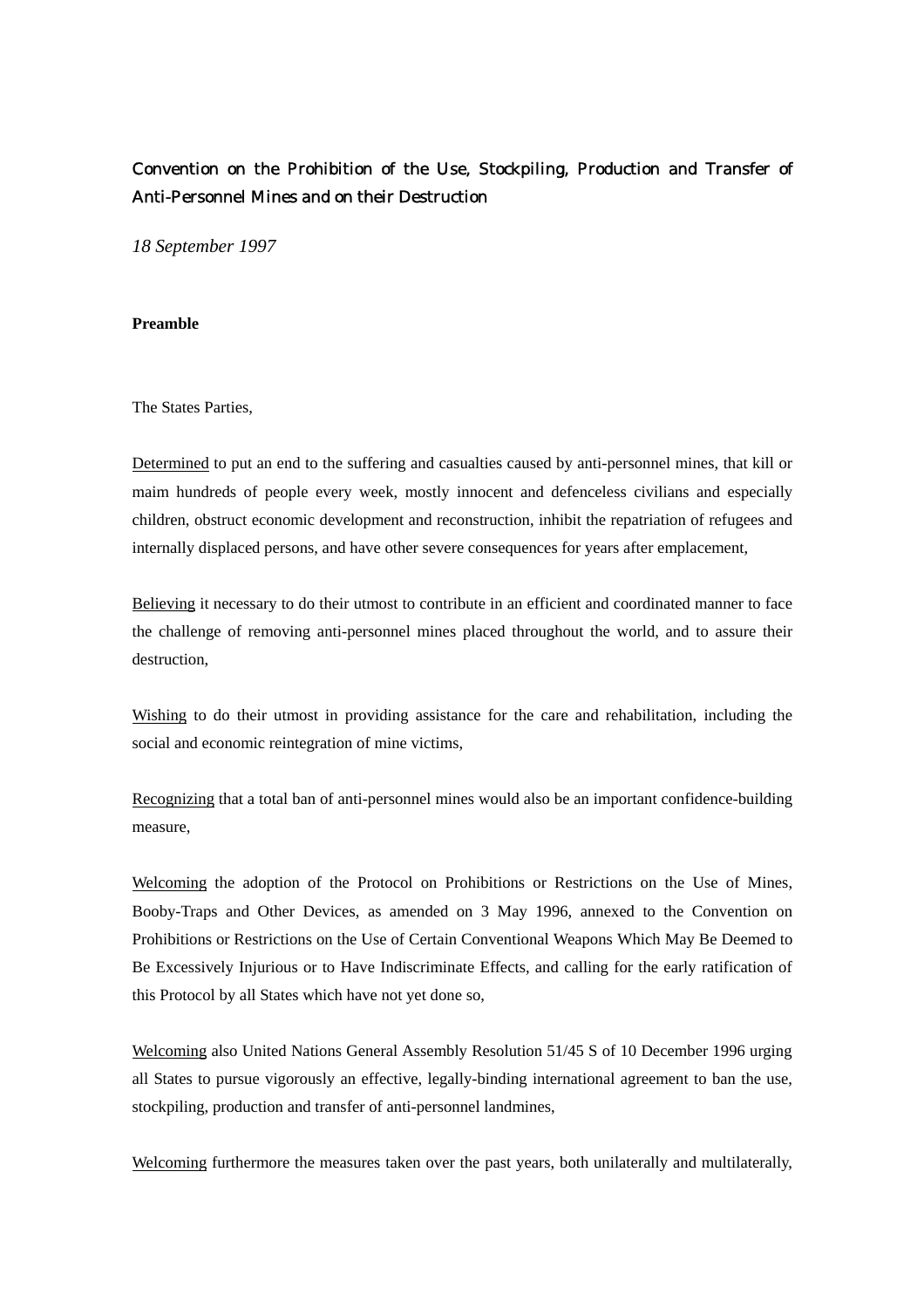aiming at prohibiting, restricting or suspending the use, stockpiling, production and transfer of anti-personnel mines,

Stressing the role of public conscience in furthering the principles of humanity as evidenced by the call for a total ban of anti-personnel mines and recognizing the efforts to that end undertaken by the International Red Cross and Red Crescent Movement, the International Campaign to Ban Landmines and numerous other non-governmental organizations around the world,

Recalling the Ottawa Declaration of 5 October 1996 and the Brussels Declaration of 27 June 1997 urging the international community to negotiate an international and legally binding agreement prohibiting the use, stockpiling, production and transfer of anti-personnel mines,

Emphasizing the desirability of attracting the adherence of all States to this Convention, and determined to work strenuously towards the promotion of its universalization in all relevant fora including, inter alia, the United Nations, the Conference on Disarmament, regional organizations, and groupings, and review conferences of the Convention on Prohibitions or Restrictions on the Use of Certain Conventional Weapons Which May Be Deemed to Be Excessively Injurious or to Have Indiscriminate Effects,

Basing themselves on the principle of international humanitarian law that the right of the parties to an armed conflict to choose methods or means of warfare is not unlimited, on the principle that prohibits the employment in armed conflicts of weapons, projectiles and materials and methods of warfare of a nature to cause superfluous injury or unnecessary suffering and on the principle that a distinction must be made between civilians and combatants,

Have agreed as follows:

**Article 1** General obligations

1. Each State Party undertakes never under any circumstances:

a) To use anti-personnel mines;

b) To develop, produce, otherwise acquire, stockpile, retain or transfer to anyone, directly or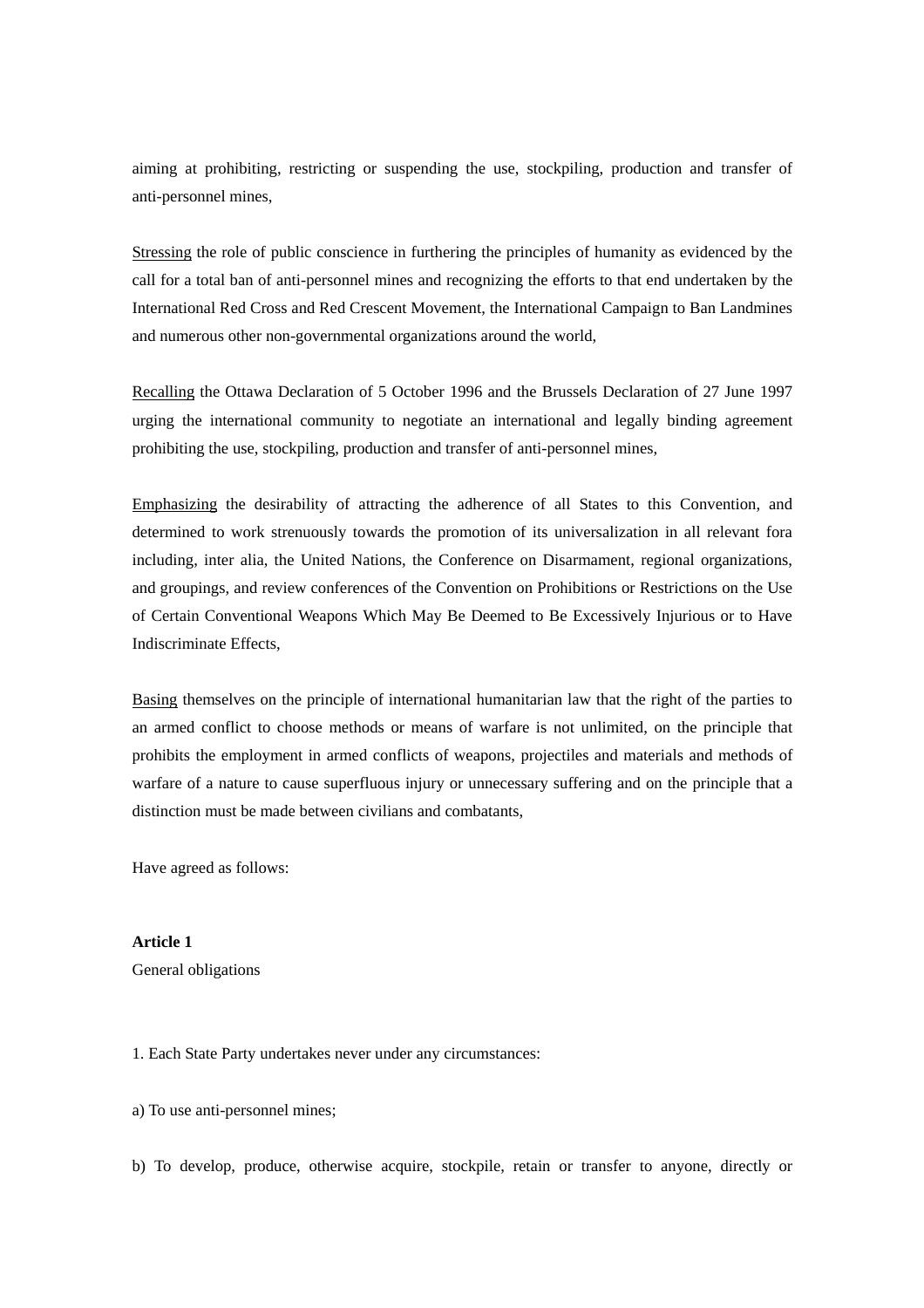indirectly, anti-personnel mines;

c) To assist, encourage or induce, in any way, anyone to engage in any activity prohibited to a State Party under this Convention.

2. Each State Party undertakes to destroy or ensure the destruction of all anti-personnel mines in accordance with the provisions of this Convention.

# **Article 2**

**Definitions** 

1. "Anti-personnel mine" means a mine designed to be exploded by the presence, proximity or contact of a person and that will incapacitate, injure or kill one or more persons. Mines designed to be detonated by the presence, proximity or contact of a vehicle as opposed to a person, that are equipped with anti-handling devices, are not considered anti-personnel mines as a result of being so equipped.

2. "Mine" means a munition designed to be placed under, on or near the ground or other surface area and to be exploded by the presence, proximity or contact of a person or a vehicle.

3. "Anti-handling device" means a device intended to protect a mine and which is part of, linked to, attached to or placed under the mine and which activates when an attempt is made to tamper with or otherwise intentionally disturb the mine.

4. "Transfer" involves, in addition to the physical movement of anti-personnel mines into or from national territory, the transfer of title to and control over the mines, but does not involve the transfer of territory containing emplaced anti-personnel mines.

5. "Mined area" means an area which is dangerous due to the presence or suspected presence of mines.

**Article 3** Exceptions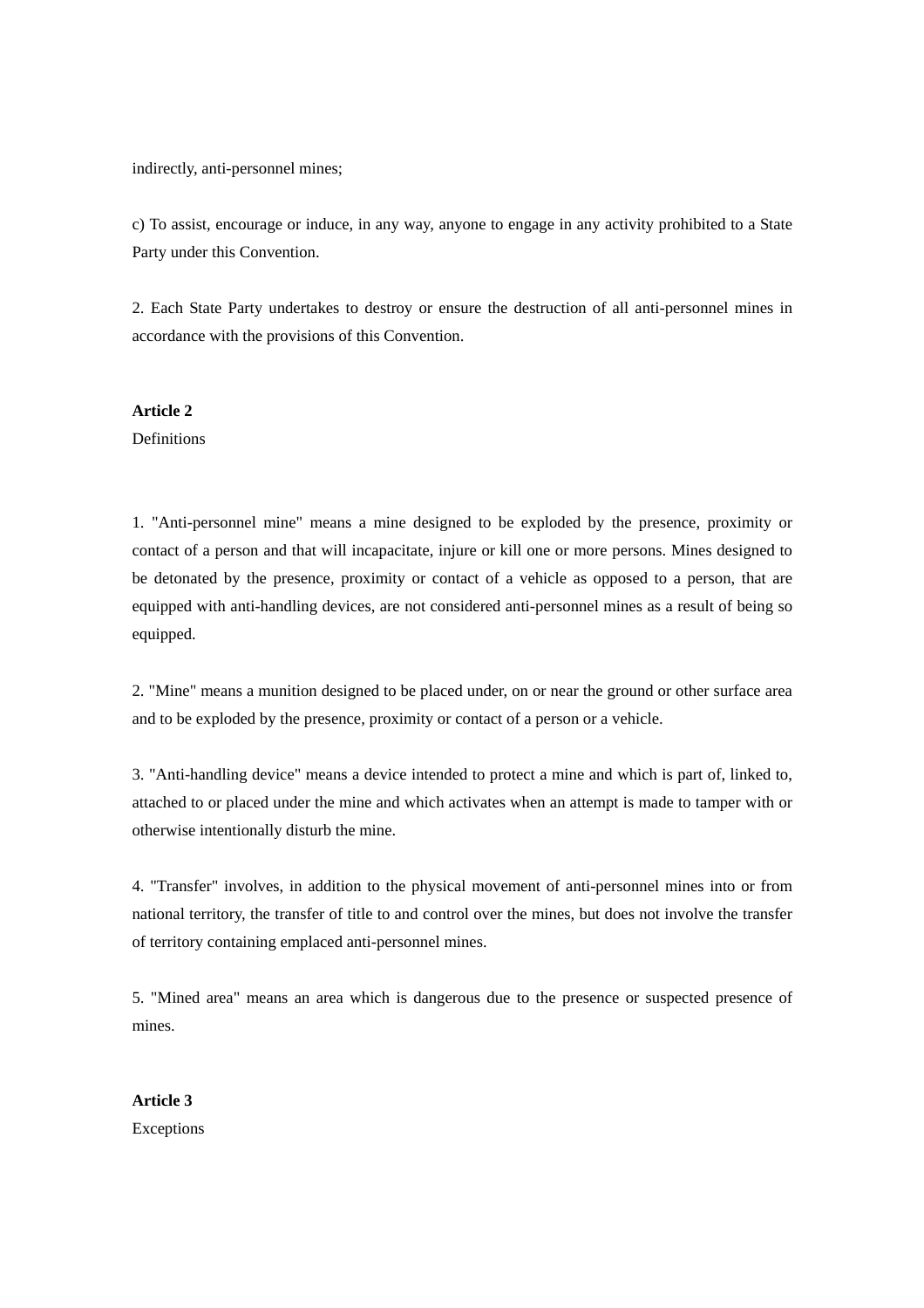1. Notwithstanding the general obligations under Article 1, the retention or transfer of a number of anti-personnel mines for the development of and training in mine detection, mine clearance, or mine destruction techniques is permitted. The amount of such mines shall not exceed the minimum number absolutely necessary for the above-mentioned purposes.

2. The transfer of anti-personnel mines for the purpose of destruction is permitted.

## **Article 4**

Destruction of stockpiled anti-personnel mines

Except as provided for in Article 3, each State Party undertakes to destroy or ensure the destruction of all stockpiled anti-personnel mines it owns or possesses, or that are under its jurisdiction or control, as soon as possible but not later than four years after the entry into force of this Convention for that State Party.

#### **Article 5**

Destruction of anti-personnel mines in mined areas

1. Each State Party undertakes to destroy or ensure the destruction of all anti-personnel mines in mined areas under its jurisdiction or control, as soon as possible but not later than ten years after the entry into force of this Convention for that State Party.

2. Each State Party shall make every effort to identify all areas under its jurisdiction or control in which anti-personnel mines are known or suspected to be emplaced and shall ensure as soon as possible that all anti-personnel mines in mined areas under its jurisdiction or control are perimeter-marked, monitored and protected by fencing or other means, to ensure the effective exclusion of civilians, until all anti-personnel mines contained therein have been destroyed. The marking shall at least be to the standards set out in the Protocol on Prohibitions or Restrictions on the Use of Mines, Booby-Traps and Other Devices, as amended on 3 May 1996, annexed to the Convention on Prohibitions or Restrictions on the Use of Certain Conventional Weapons Which May Be Deemed to Be Excessively Injurious or to Have Indiscriminate Effects.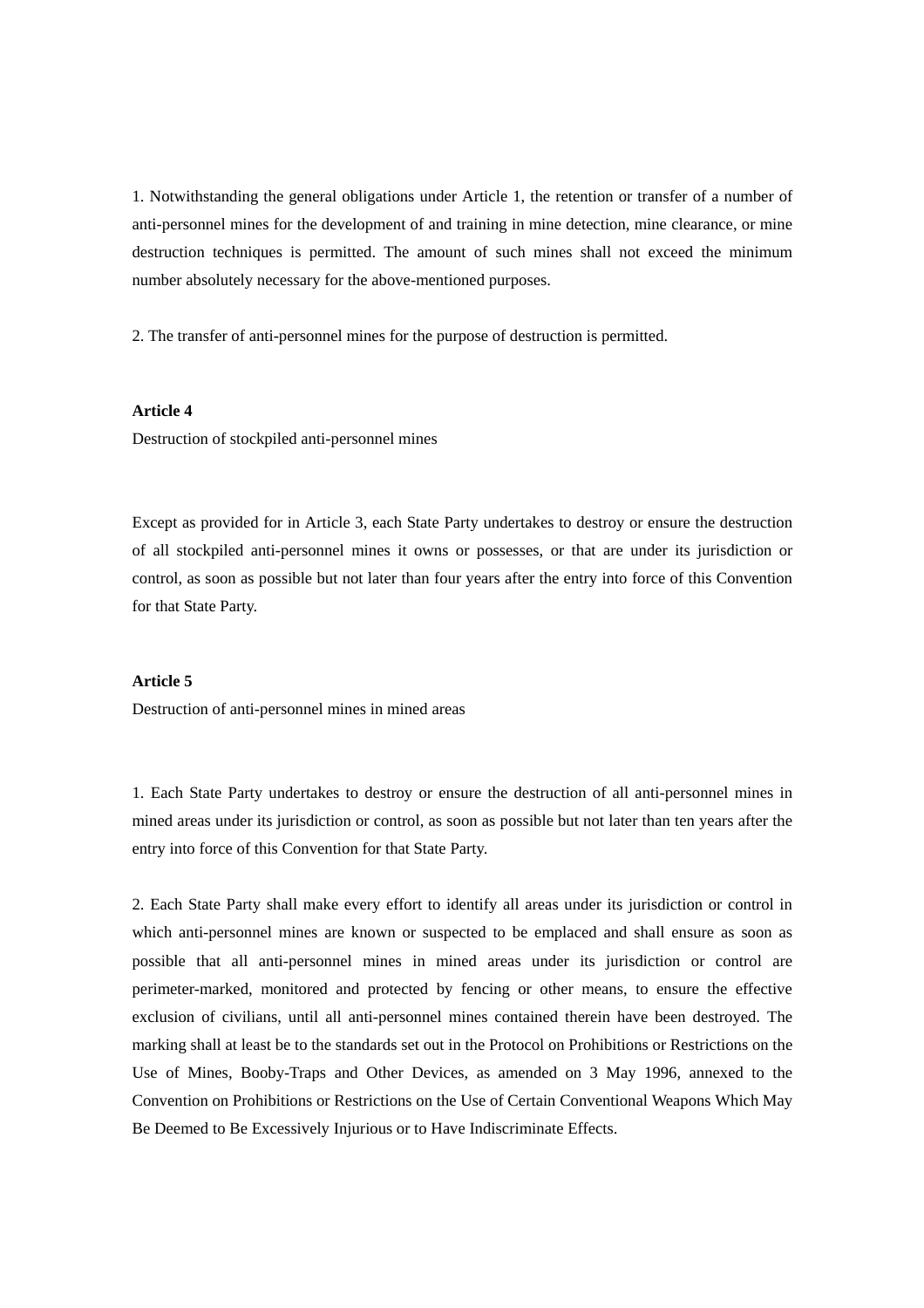3. If a State Party believes that it will be unable to destroy or ensure the destruction of all anti-personnel mines referred to in paragraph 1 within that time period, it may submit a request to a Meeting of the States Parties or a Review Conference for an extension of the deadline for completing the destruction of such anti-personnel mines, for a period of up to ten years.

4. Each request shall contain:

a) The duration of the proposed extension;

b) A detailed explanation of the reasons for the proposed extension, including:

(i) The preparation and status of work conducted under national demining programs;

(ii) The financial and technical means available to the State Party for the destruction of all the anti-personnel mines; and

(iii) Circumstances which impede the ability of the State Party to destroy all the anti-personnel mines in mined areas;

c) The humanitarian, social, economic, and environmental implications of the extension; and

d) Any other information relevant to the request for the proposed extension.

5. The Meeting of the States Parties or the Review Conference shall, taking into consideration the factors contained in paragraph 4, assess the request and decide by a majority of votes of States Parties present and voting whether to grant the request for an extension period.

6. Such an extension may be renewed upon the submission of a new request in accordance with paragraphs 3, 4 and 5 of this Article. In requesting a further extension period a State Party shall submit relevant additional information on what has been undertaken in the previous extension period pursuant to this Article.

#### **Article 6**

International cooperation and assistance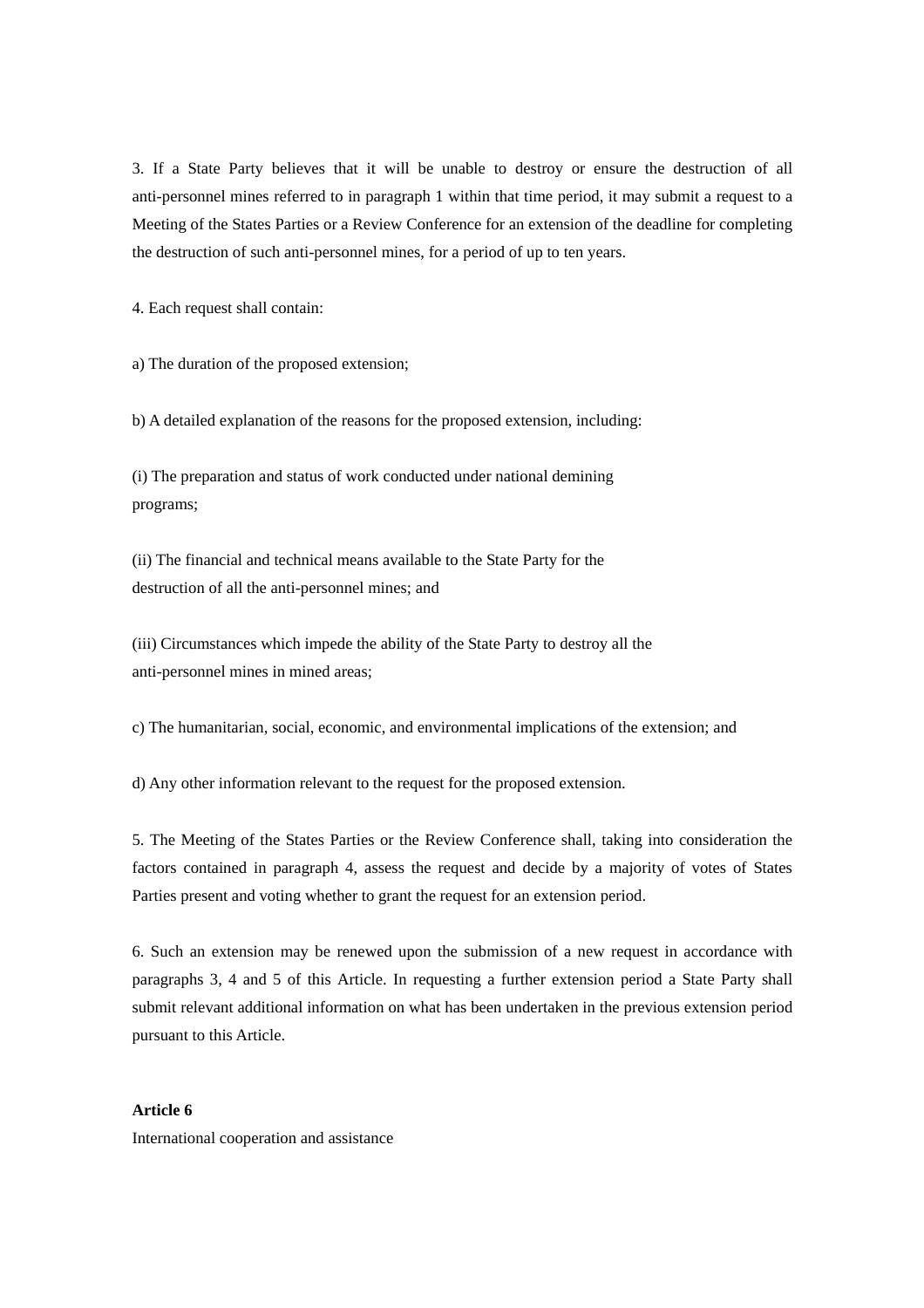1. In fulfilling its obligations under this Convention each State Party has the right to seek and receive assistance, where feasible, from other States Parties to the extent possible.

2. Each State Party undertakes to facilitate and shall have the right to participate in the fullest possible exchange of equipment, material and scientific and technological information concerning the implementation of this Convention. The States Parties shall not impose undue restrictions on the provision of mine clearance equipment and related technological information for humanitarian purposes.

3. Each State Party in a position to do so shall provide assistance for the care and rehabilitation, and social and economic reintegration, of mine victims and for mine awareness programs. Such assistance may be provided, inter alia, through the United Nations system, international, regional or national organizations or institutions, the International Committee of the Red Cross, national Red Cross and Red Crescent societies and their International Federation, non-governmental organizations, or on a bilateral basis.

4. Each State Party in a position to do so shall provide assistance for mine clearance and related activities. Such assistance may be provided, inter alia, through the United Nations system, international or regional organizations or institutions, non-governmental organizations or institutions, or on a bilateral basis, or by contributing to the United Nations Voluntary Trust Fund for Assistance in Mine Clearance, or other regional funds that deal with demining.

5. Each State Party in a position to do so shall provide assistance for the destruction of stockpiled anti-personnel mines.

6. Each State Party undertakes to provide information to the database on mine clearance established within the United Nations system, especially information concerning various means and technologies of mine clearance, and lists of experts, expert agencies or national points of contact on mine clearance.

7. States Parties may request the United Nations, regional organizations, other States Parties or other competent intergovernmental or non-governmental fora to assist its authorities in the elaboration of a national demining program to determine, inter alia:

a) The extent and scope of the anti-personnel mine problem;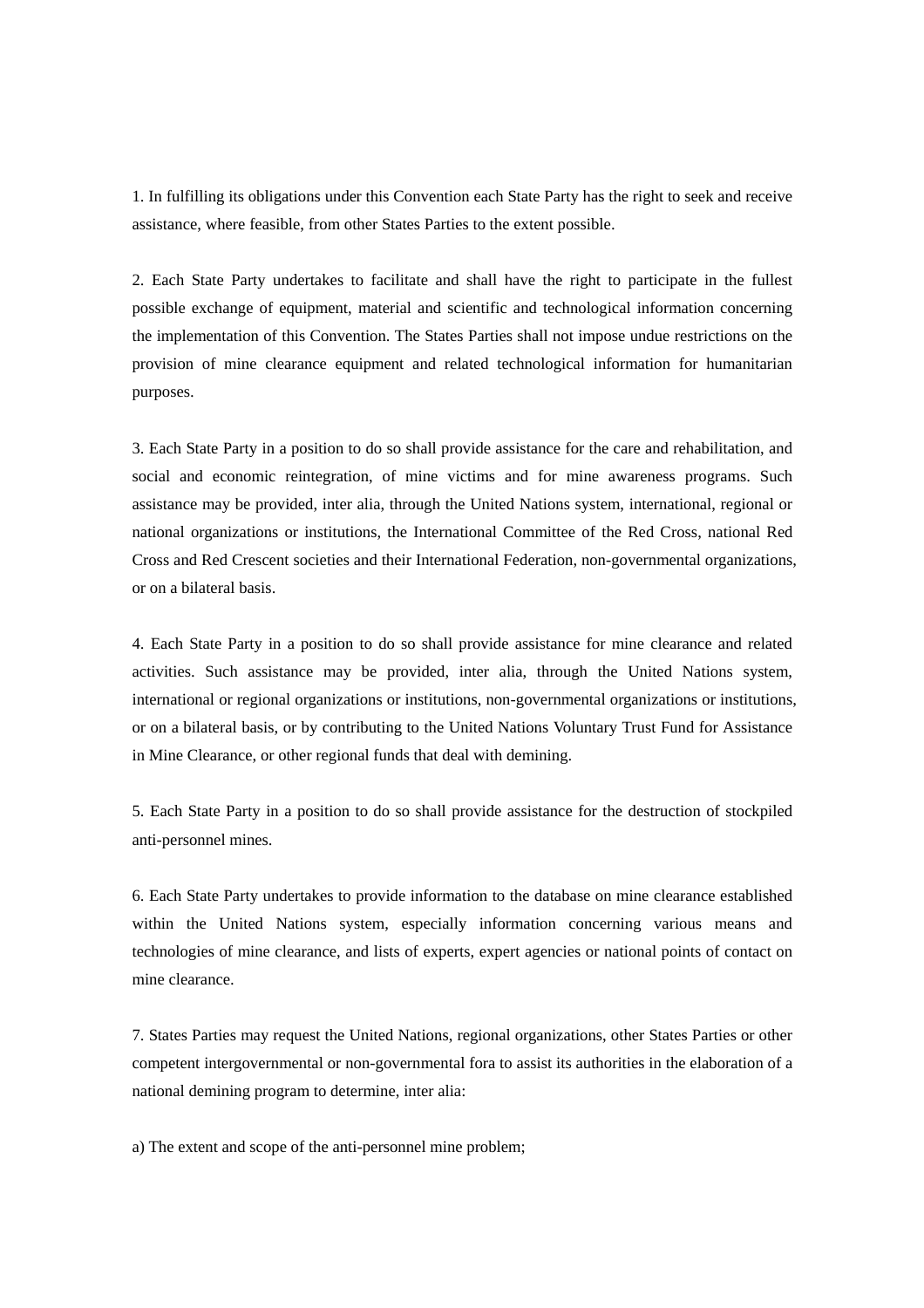b) The financial, technological and human resources that are required for the implementation of the program;

c) The estimated number of years necessary to destroy all anti-personnel mines in mined areas under the jurisdiction or control of the concerned State Party;

d) Mine awareness activities to reduce the incidence of mine-related injuries or deaths;

e) Assistance to mine victims;

f) The relationship between the Government of the concerned State Party and the relevant governmental, inter-governmental or non-governmental entities that will work in the implementation of the program.

8. Each State Party giving and receiving assistance under the provisions of this Article shall cooperate with a view to ensuring the full and prompt implementation of agreed assistance programs.

## **Article 7**

Transparency measures

1. Each State Party shall report to the Secretary-General of the United Nations as soon as practicable, and in any event not later than 180 days after the entry into force of this Convention for that State Party on:

a) The national implementation measures referred to in Article 9;

b) The total of all stockpiled anti-personnel mines owned or possessed by it, or under its jurisdiction or control, to include a breakdown of the type, quantity and, if possible, lot numbers of each type of anti-personnel mine stockpiled;

c) To the extent possible, the location of all mined areas that contain, or are suspected to contain, anti-personnel mines under its jurisdiction or control, to include as much detail as possible regarding the type and quantity of each type of anti-personnel mine in each mined area and when they were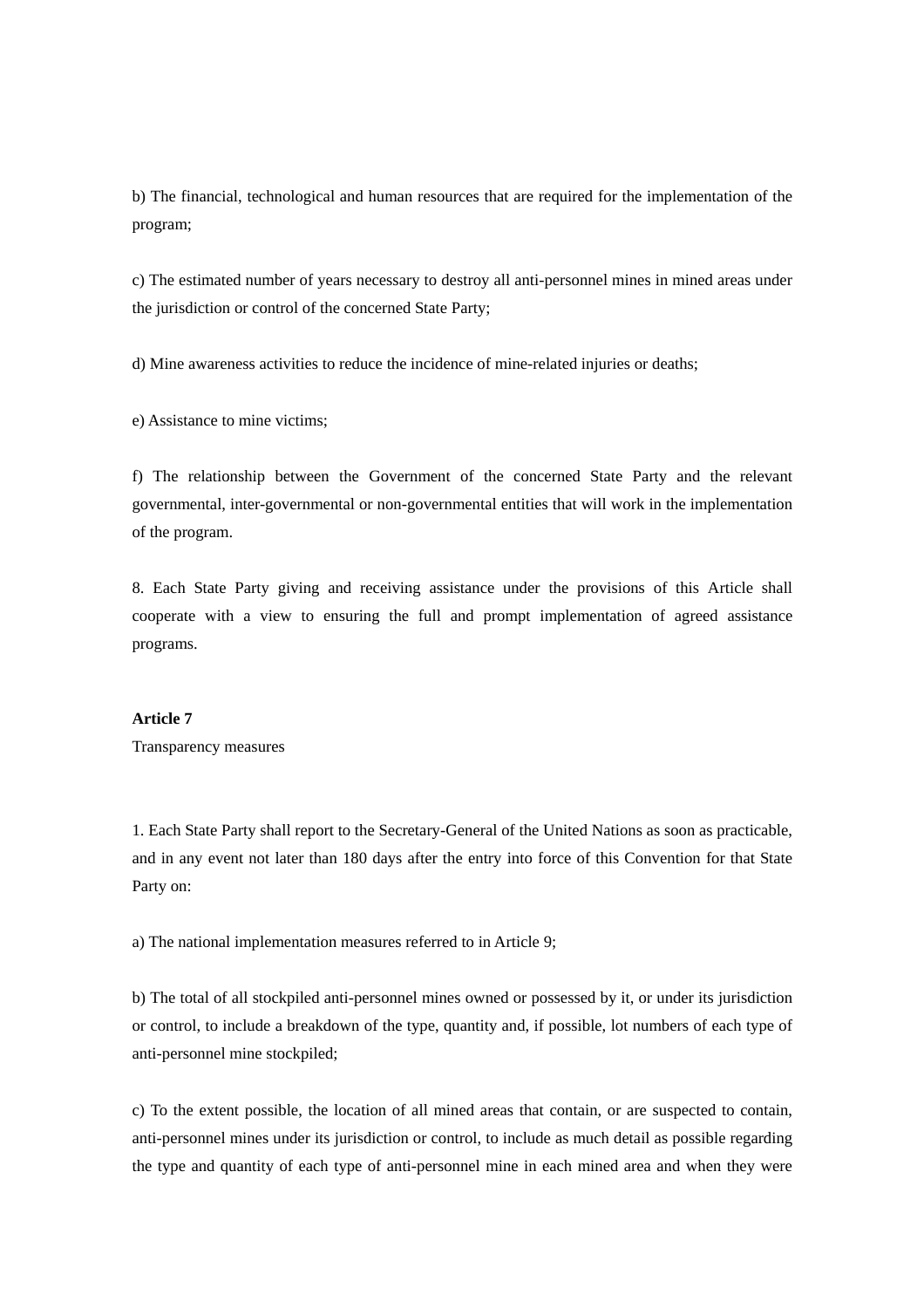#### emplaced;

d) The types, quantities and, if possible, lot numbers of all anti-personnel mines retained or transferred for the development of and training in mine detection, mine clearance or mine destruction techniques, or transferred for the purpose of destruction, as well as the institutions authorized by a State Party to retain or transfer anti-personnel mines, in accordance with Article 3;

e) The status of programs for the conversion or de-commissioning of anti-personnel mine production facilities;

f) The status of programs for the destruction of anti-personnel mines in accordance with Articles 4 and 5, including details of the methods which will be used in destruction, the location of all destruction sites and the applicable safety and environmental standards to be observed;

g) The types and quantities of all anti-personnel mines destroyed after the entry into force of this Convention for that State Party, to include a breakdown of the quantity of each type of anti-personnel mine destroyed, in accordance with Articles 4 and 5, respectively, along with, if possible, the lot numbers of each type of anti-personnel mine in the case of destruction in accordance with Article 4;

h) The technical characteristics of each type of anti-personnel mine produced, to the extent known, and those currently owned or possessed by a State Party, giving, where reasonably possible, such categories of information as may facilitate identification and clearance of anti-personnel mines; at a minimum, this information shall include the dimensions, fusing, explosive content, metallic content, colour photographs and other information which may facilitate mine clearance; and

i) The measures taken to provide an immediate and effective warning to the population in relation to all areas identified under paragraph 2 of Article 5.

2. The information provided in accordance with this Article shall be updated by the States Parties annually, covering the last calendar year, and reported to the Secretary-General of the United Nations not later than 30 April of each year.

3. The Secretary-General of the United Nations shall transmit all such reports received to the States Parties.

## **Article 8**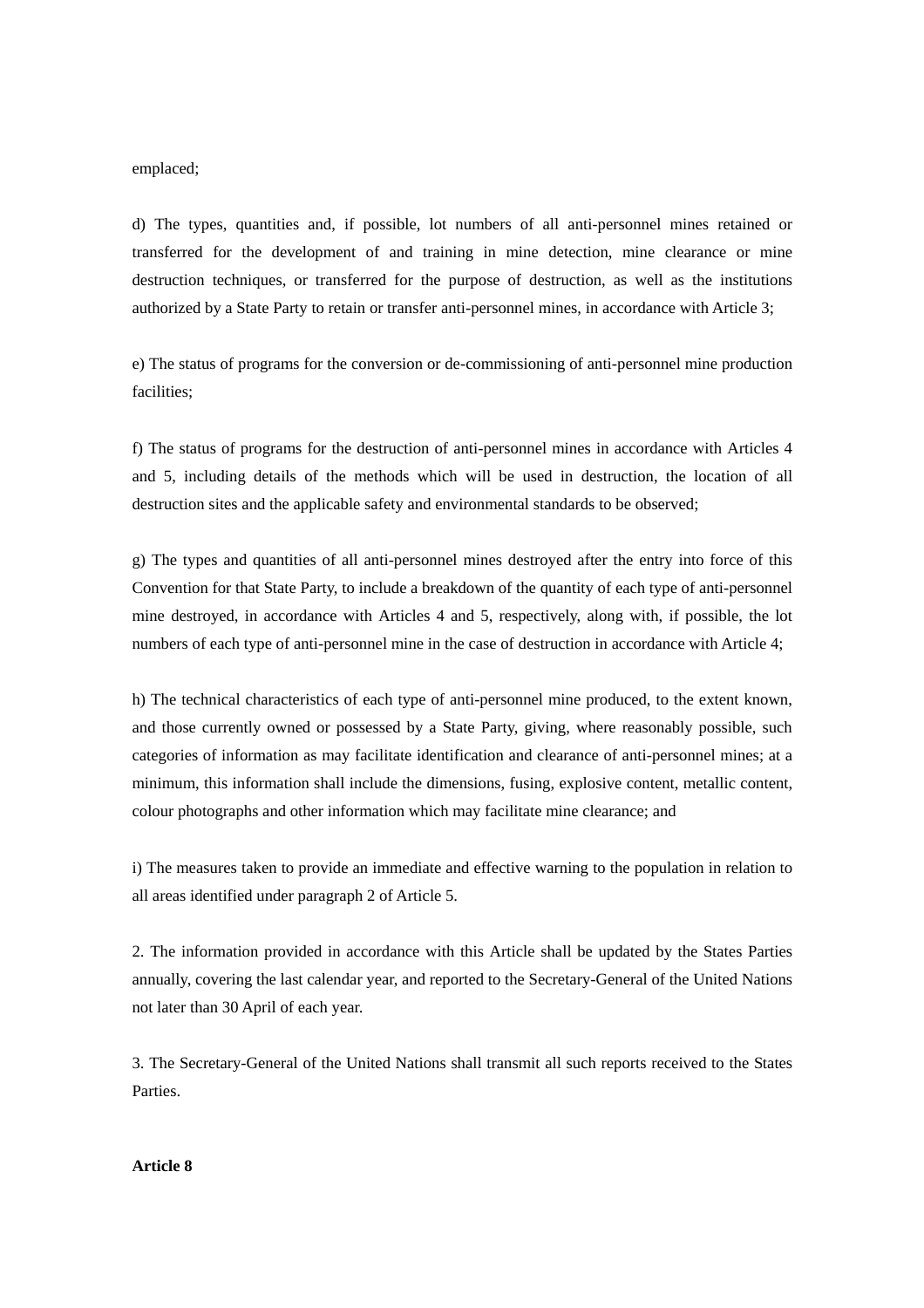Facilitation and clarification of compliance

1. The States Parties agree to consult and cooperate with each other regarding the implementation of the provisions of this Convention, and to work together in a spirit of cooperation to facilitate compliance by States Parties with their obligations under this Convention. 2. If one or more States Parties wish to clarify and seek to resolve questions relating to compliance with the provisions of this Convention by another State Party, it may submit, through the Secretary-General of the United Nations, a Request for Clarification of that matter to that State Party. Such a request shall be accompanied by all appropriate information. Each State Party shall refrain from unfounded Requests for Clarification, care being taken to avoid abuse. A State Party that receives a Request for Clarification shall provide, through the Secretary-General of the United Nations, within 28 days to the requesting State Party all information which would assist in clarifying this matter.

3. If the requesting State Party does not receive a response through the Secretary-General of the United Nations within that time period, or deems the response to the Request for Clarification to be unsatisfactory, it may submit the matter through the Secretary-General of the United Nations to the next Meeting of the States Parties. The Secretary-General of the United Nations shall transmit the submission, accompanied by all appropriate information pertaining to the Request for Clarification, to all States Parties. All such information shall be presented to the requested State Party which shall have the right to respond.

4. Pending the convening of any meeting of the States Parties, any of the States Parties concerned may request the Secretary-General of the United Nations to exercise his or her good offices to facilitate the clarification requested.

5. The requesting State Party may propose through the Secretary-General of the United Nations the convening of a Special Meeting of the States Parties to consider the matter. The Secretary-General of the United Nations shall thereupon communicate this proposal and all information submitted by the States Parties concerned, to all States Parties with a request that they indicate whether they favour a Special Meeting of the States Parties, for the purpose of considering the matter. In the event that within 14 days from the date of such communication, at least one-third of the States Parties favours such a Special Meeting, the Secretary-General of the United Nations shall convene this Special Meeting of the States Parties within a further 14 days. A quorum for this Meeting shall consist of a majority of States Parties.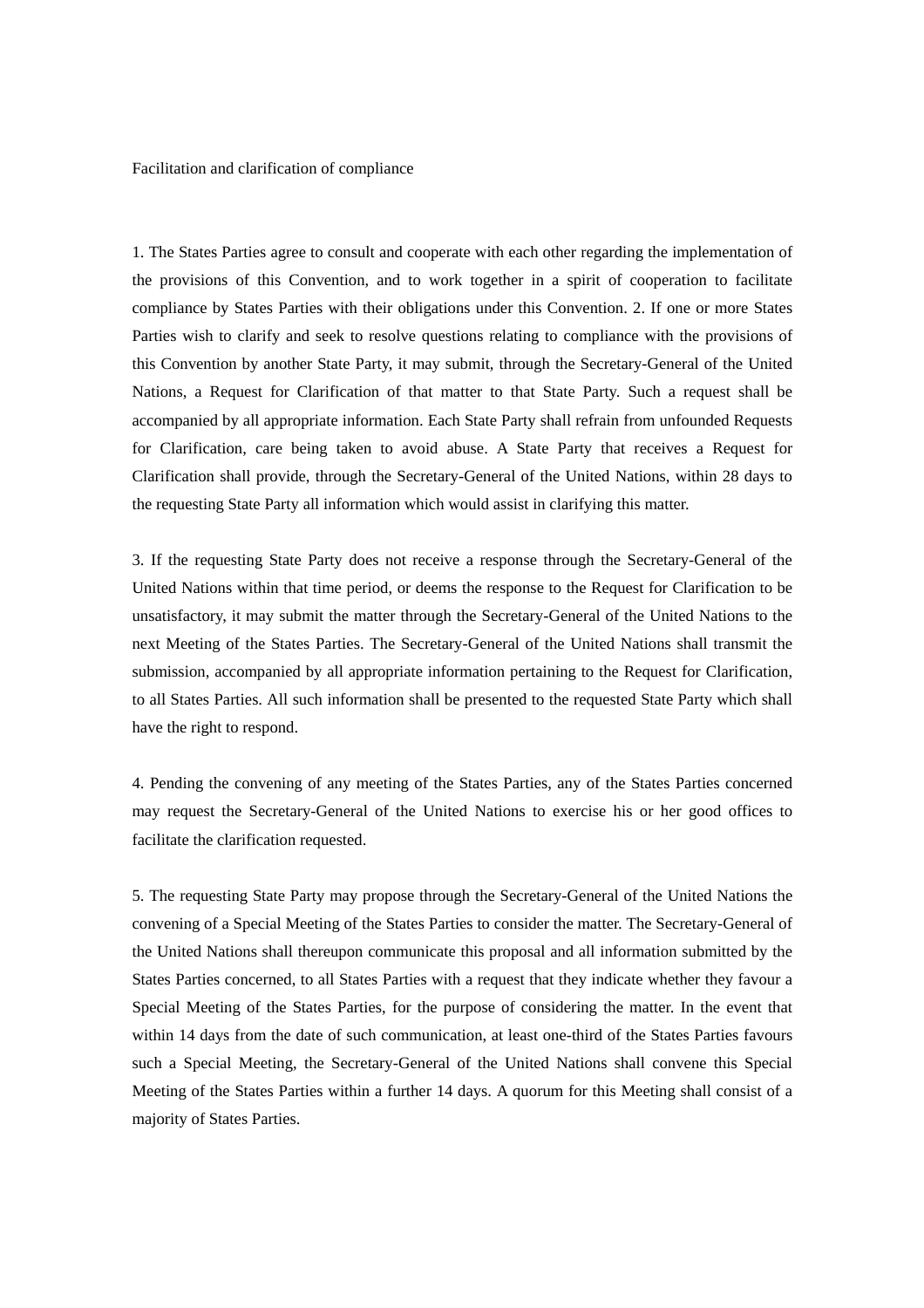6. The Meeting of the States Parties or the Special Meeting of the States Parties, as the case may be, shall first determine whether to consider the matter further, taking into account all information submitted by the States Parties concerned. The Meeting of the States Parties or the Special Meeting of the States Parties shall make every effort to reach a decision by consensus. If despite all efforts to that end no agreement has been reached, it shall take this decision by a majority of States Parties present and voting.

7. All States Parties shall cooperate fully with the Meeting of the States Parties or the Special Meeting of the States Parties in the fulfilment of its review of the matter, including any fact-finding missions that are authorized in accordance with paragraph 8.

8. If further clarification is required, the Meeting of the States Parties or the Special Meeting of the States Parties shall authorize a fact-finding mission and decide on its mandate by a majority of States Parties present and voting. At any time the requested State Party may invite a fact-finding mission to its territory. Such a mission shall take place without a decision by a Meeting of the States Parties or a Special Meeting of the States Parties to authorize such a mission. The mission, consisting of up to 9 experts, designated and approved in accordance with paragraphs 9 and 10, may collect additional information on the spot or in other places directly related to the alleged compliance issue under the jurisdiction or control of the requested State Party.

9. The Secretary-General of the United Nations shall prepare and update a list of the names, nationalities and other relevant data of qualified experts provided by States Parties and communicate it to all States Parties. Any expert included on this list shall be regarded as designated for all fact-finding missions unless a State Party declares its non-acceptance in writing. In the event of non-acceptance, the expert shall not participate in fact-finding missions on the territory or any other place under the jurisdiction or control of the objecting State Party, if the non-acceptance was declared prior to the appointment of the expert to such missions.

10. Upon receiving a request from the Meeting of the States Parties or a Special Meeting of the States Parties, the Secretary-General of the United Nations shall, after consultations with the requested State Party, appoint the members of the mission, including its leader. Nationals of States Parties requesting the fact-finding mission or directly affected by it shall not be appointed to the mission. The members of the fact-finding mission shall enjoy privileges and immunities under Article VI of the Convention on the Privileges and Immunities of the United Nations, adopted on 13 February 1946.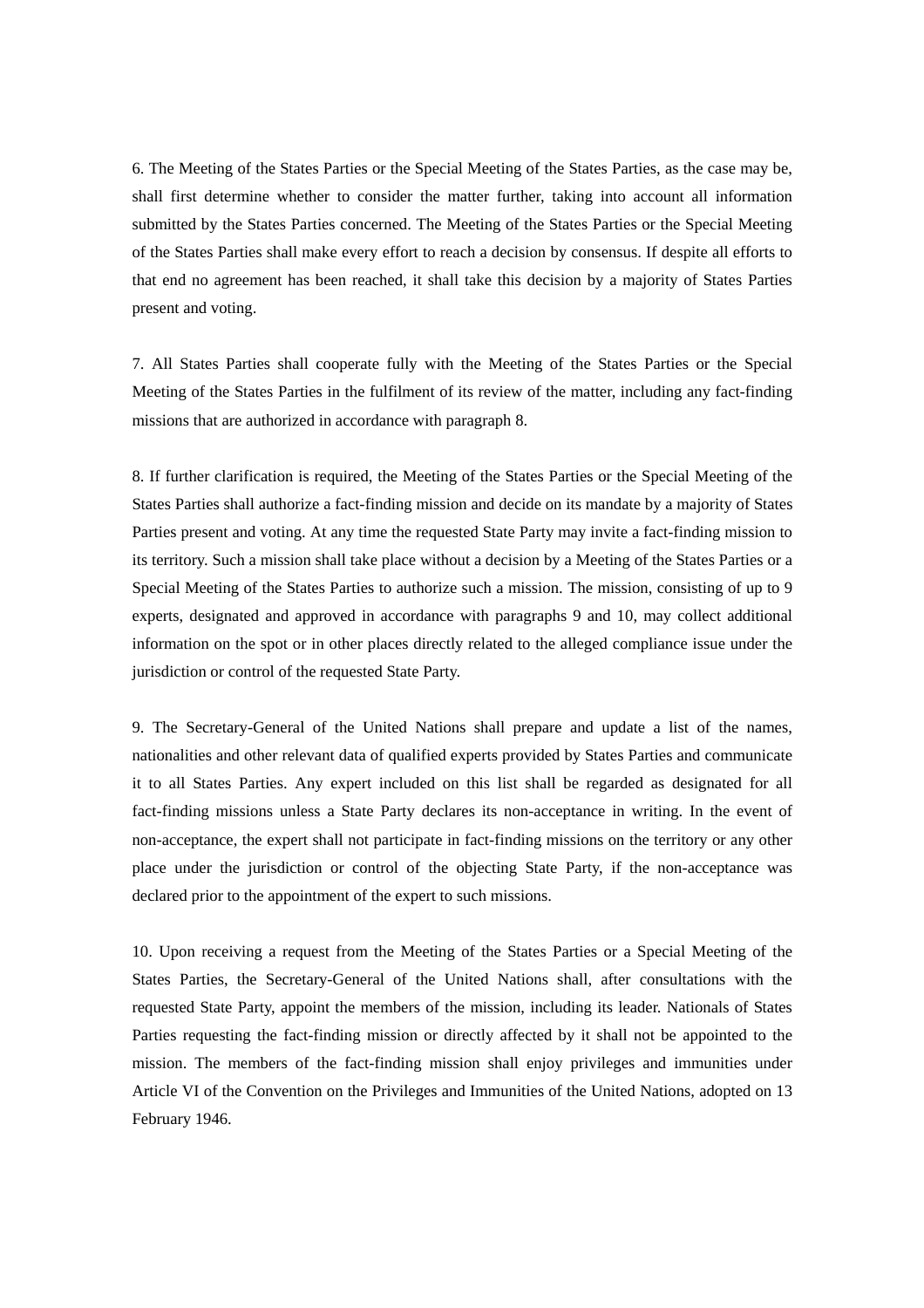11. Upon at least 72 hours notice, the members of the fact-finding mission shall arrive in the territory of the requested State Party at the earliest opportunity. The requested State Party shall take the necessary administrative measures to receive, transport and accommodate the mission, and shall be responsible for ensuring the security of the mission to the maximum extent possible while they are on territory under its control.

12. Without prejudice to the sovereignty of the requested State Party, the fact-finding mission may bring into the territory of the requested State Party the necessary equipment which shall be used exclusively for gathering information on the alleged compliance issue. Prior to its arrival, the mission will advise the requested State Party of the equipment that it intends to utilize in the course of its fact-finding mission.

13. The requested State Party shall make all efforts to ensure that the fact-finding mission is given the opportunity to speak with all relevant persons who may be able to provide information related to the alleged compliance issue.

14. The requested State Party shall grant access for the fact-finding mission to all areas and installations under its control where facts relevant to the compliance issue could be expected to be collected. This shall be subject to any arrangements that the requested State Party considers necessary for:

a) The protection of sensitive equipment, information and areas;

b) The protection of any constitutional obligations the requested State Party may have with regard to proprietary rights, searches and seizures, or other constitutional rights; or

c) The physical protection and safety of the members of the fact-finding mission.

In the event that the requested State Party makes such arrangements, it shall make every reasonable effort to demonstrate through alternative means its compliance with this Convention.

15. The fact-finding mission may remain in the territory of the State Party concerned for no more than 14 days, and at any particular site no more than 7 days, unless otherwise agreed.

16. All information provided in confidence and not related to the subject matter of the fact-finding mission shall be treated on a confidential basis.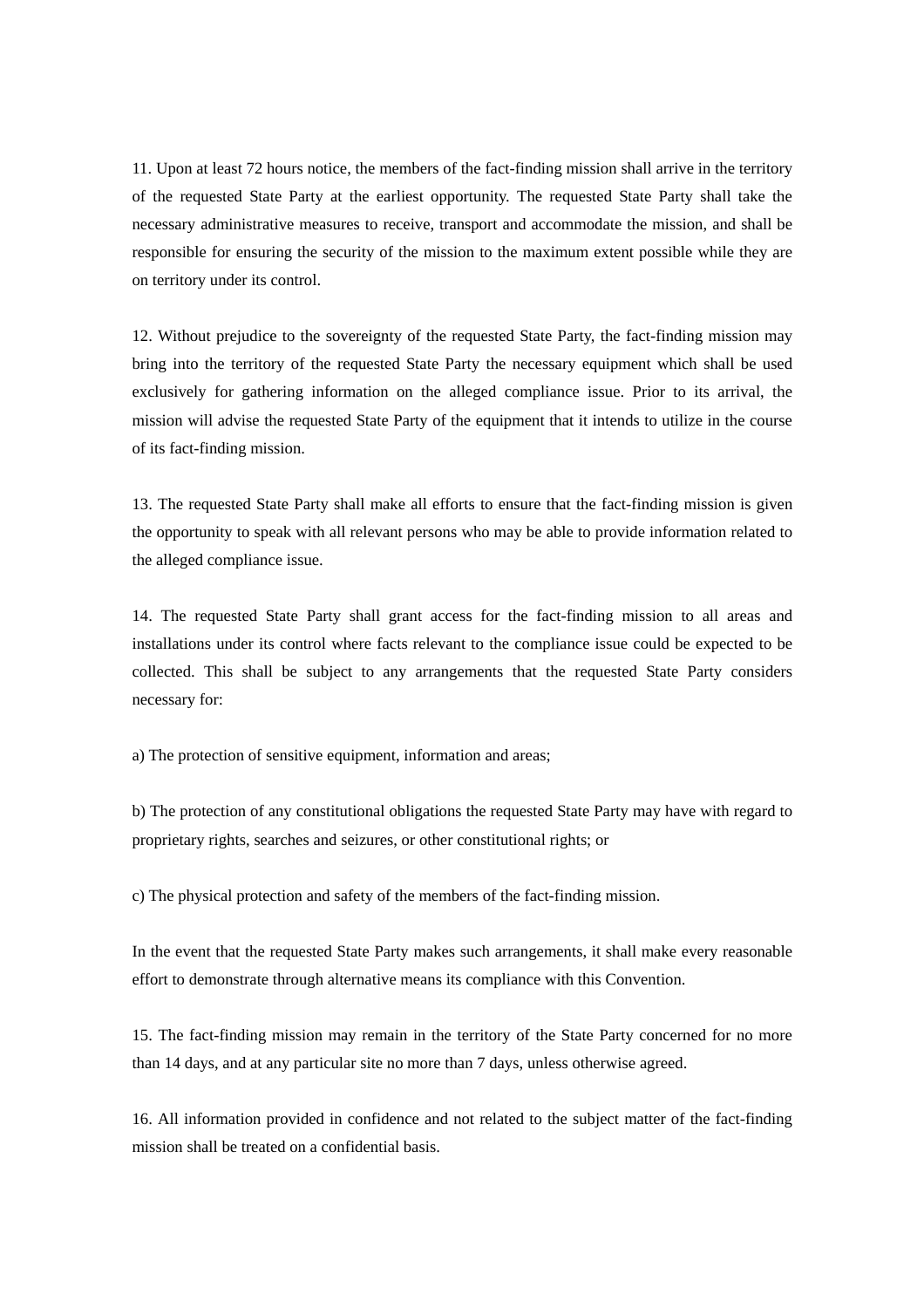17. The fact-finding mission shall report, through the Secretary-General of the United Nations, to the Meeting of the States Parties or the Special Meeting of the States Parties the results of its findings.

18. The Meeting of the States Parties or the Special Meeting of the States Parties shall consider all relevant information, including the report submitted by the fact-finding mission, and may request the requested State Party to take measures to address the compliance issue within a specified period of time. The requested State Party shall report on all measures taken in response to this request.

19. The Meeting of the States Parties or the Special Meeting of the States Parties may suggest to the States Parties concerned ways and means to further clarify or resolve the matter under consideration, including the initiation of appropriate procedures in conformity with international law. In circumstances where the issue at hand is determined to be due to circumstances beyond the control of the requested State Party, the Meeting of the States Parties or the Special Meeting of the States Parties may recommend appropriate measures, including the use of cooperative measures referred to in Article 6.

20. The Meeting of the States Parties or the Special Meeting of the States Parties shall make every effort to reach its decisions referred to in paragraphs 18 and 19 by consensus, otherwise by a two-thirds majority of States Parties present and voting.

# **Article 9**

National implementation measures

Each State Party shall take all appropriate legal, administrative and other measures, including the imposition of penal sanctions, to prevent and suppress any activity prohibited to a State Party under this Convention undertaken by persons or on territory under its jurisdiction or control.

## **Article 10**

Settlement of disputes

1. The States Parties shall consult and cooperate with each other to settle any dispute that may arise with regard to the application or the interpretation of this Convention. Each State Party may bring any such dispute before the Meeting of the States Parties.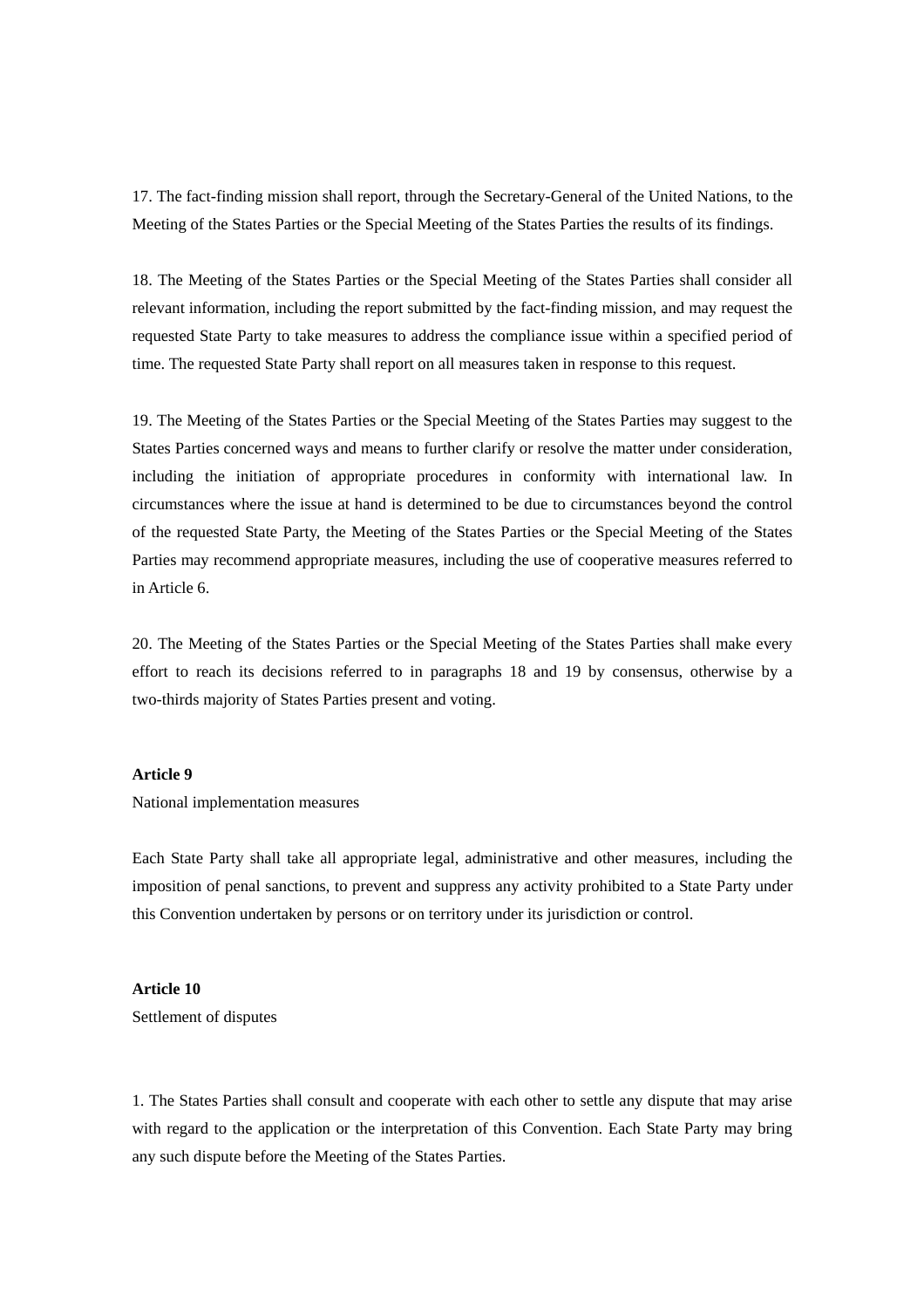2. The Meeting of the States Parties may contribute to the settlement of the dispute by whatever means it deems appropriate, including offering its good offices, calling upon the States parties to a dispute to start the settlement procedure of their choice and recommending a time-limit for any agreed procedure.

3. This Article is without prejudice to the provisions of this Convention on facilitation and clarification of compliance.

#### **Article 11**

Meetings of the States Parties

1. The States Parties shall meet regularly in order to consider any matter with regard to the application or implementation of this Convention, including:

a) The operation and status of this Convention;

b) Matters arising from the reports submitted under the provisions of this Convention;

c) International cooperation and assistance in accordance with Article 6;

- d) The development of technologies to clear anti-personnel mines;
- e) Submissions of States Parties under Article 8; and

f) Decisions relating to submissions of States Parties as provided for in Article 5.

2. The First Meeting of the States Parties shall be convened by the Secretary-General of the United Nations within one year after the entry into force of this Convention. The subsequent meetings shall be convened by the Secretary-General of the United Nations annually until the first Review Conference.

3. Under the conditions set out in Article 8, the Secretary-General of the United Nations shall convene a Special Meeting of the States Parties.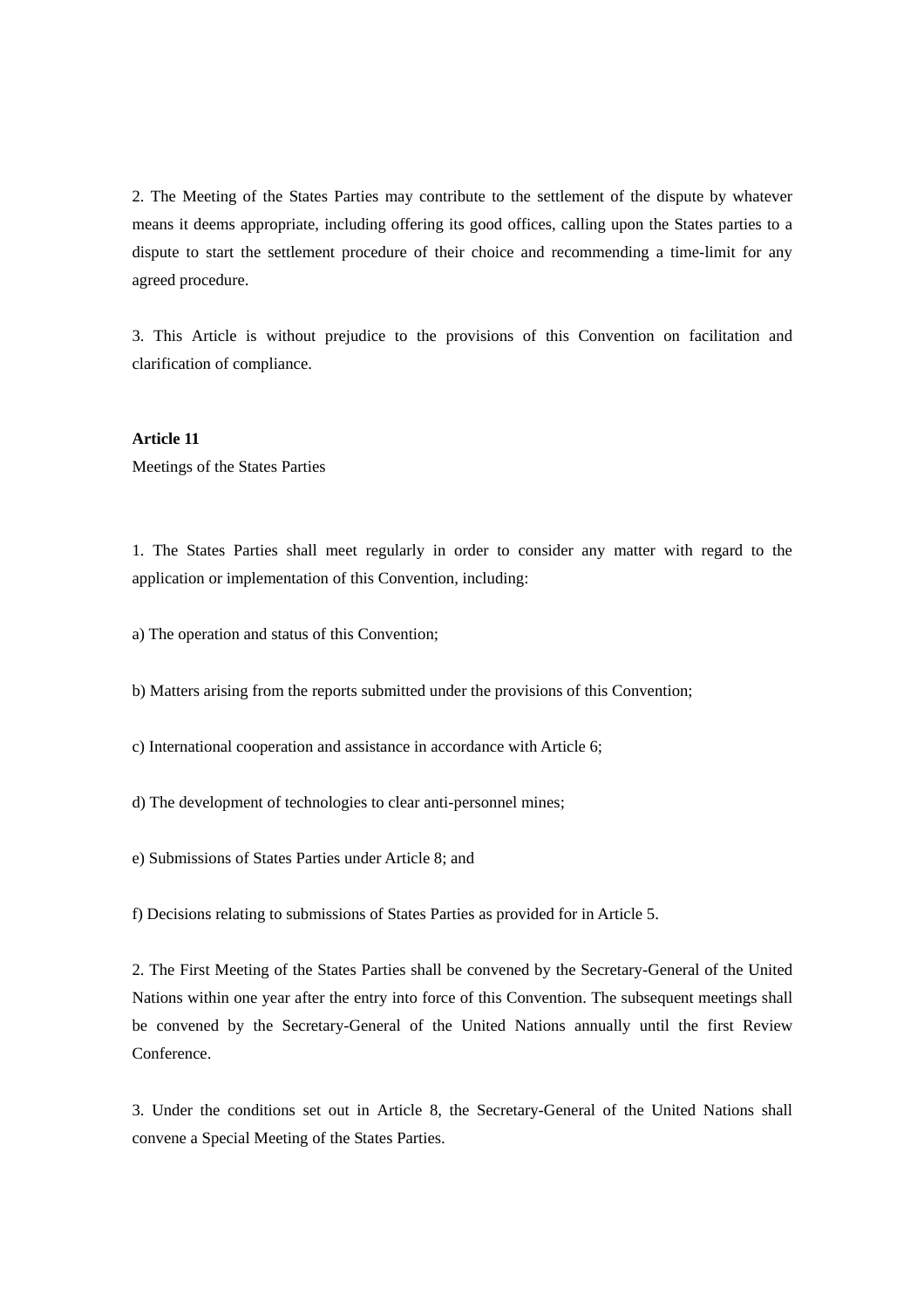4. States not parties to this Convention, as well as the United Nations, other relevant international organizations or institutions, regional organizations, the International Committee of the Red Cross and relevant non-governmental organizations may be invited to attend these meetings as observers in accordance with the agreed Rules of Procedure.

# **Article 12**

Review Conferences

1. A Review Conference shall be convened by the Secretary-General of the United Nations five years after the entry into force of this Convention. Further Review Conferences shall be convened by the Secretary-General of the United Nations if so requested by one or more States Parties, provided that the interval between Review Conferences shall in no case be less than five years. All States Parties to this Convention shall be invited to each Review Conference.

2. The purpose of the Review Conference shall be:

a) To review the operation and status of this Convention;

b) To consider the need for and the interval between further Meetings of the States Parties referred to in paragraph 2 of Article 11;

c) To take decisions on submissions of States Parties as provided for in Article 5; and

d) To adopt, if necessary, in its final report conclusions related to the implementation of this Convention.

3. States not parties to this Convention, as well as the United Nations, other relevant international organizations or institutions, regional organizations, the

International Committee of the Red Cross and relevant non-governmental organizations may be invited to attend each Review Conference as observers in accordance with the agreed Rules of Procedure.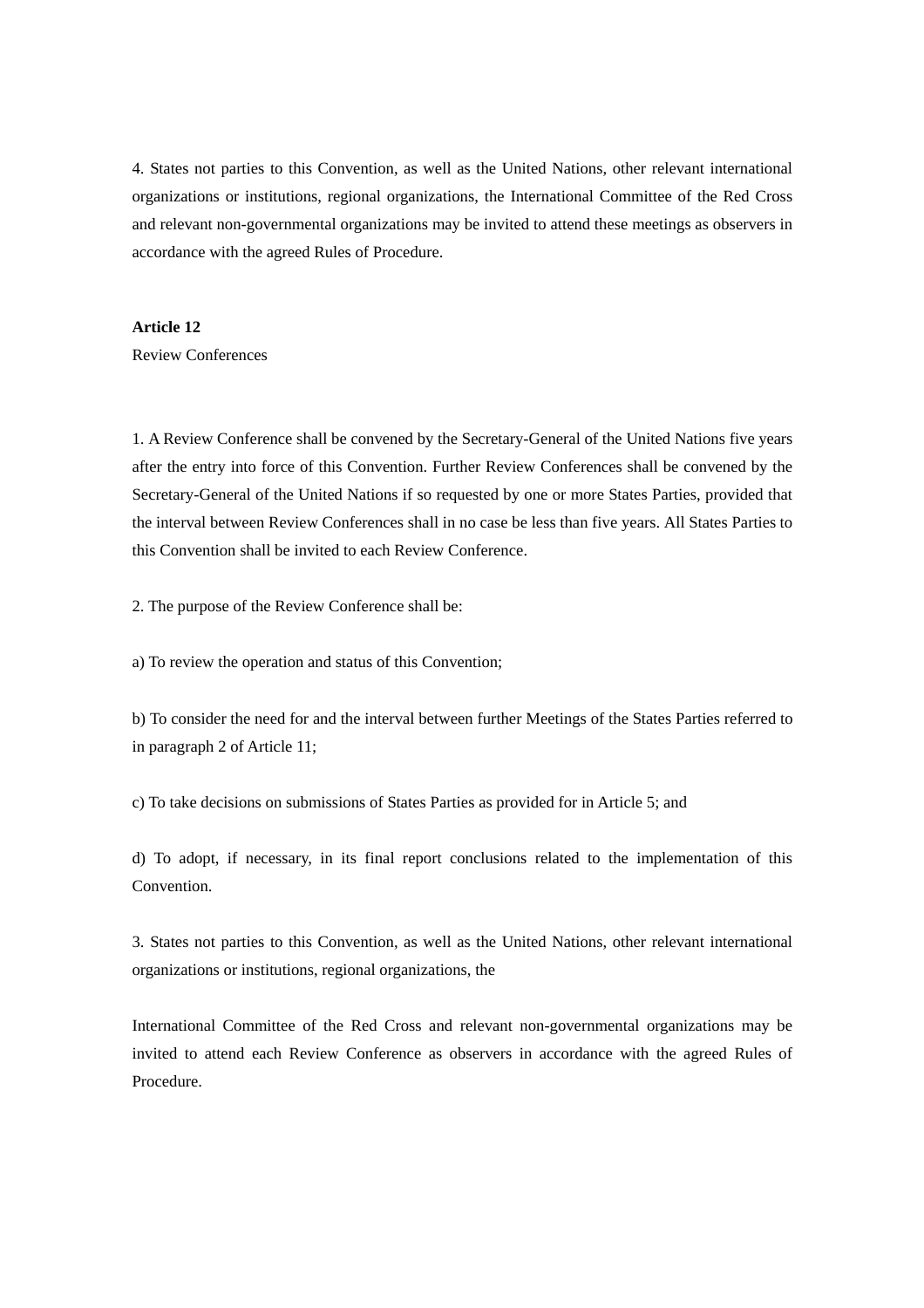## **Article 13**

Amendments

1. At any time after the entry into force of this Convention any State Party may propose amendments to this Convention. Any proposal for an amendment shall be communicated to the Depositary, who shall circulate it to all States Parties and shall seek their views on whether an Amendment Conference should be convened to consider the proposal. If a majority of the States Parties notify the Depositary no later than 30 days after its circulation that they support further consideration of the proposal, the Depositary shall convene an Amendment Conference to which all States Parties shall be invited.

2. States not parties to this Convention, as well as the United Nations, other relevant international organizations or institutions, regional organizations, the International Committee of the Red Cross and relevant non-governmental organizations may be invited to attend each Amendment Conference as observers in accordance with the agreed Rules of Procedure.

3. The Amendment Conference shall be held immediately following a Meeting of the States Parties or a Review Conference unless a majority of the States Parties request that it be held earlier.

4. Any amendment to this Convention shall be adopted by a majority of two-thirds of the States Parties present and voting at the Amendment Conference. The Depositary shall communicate any amendment so adopted to the States Parties.

5. An amendment to this Convention shall enter into force for all States Parties to this Convention which have accepted it, upon the deposit with the Depositary of instruments of acceptance by a majority of States Parties. Thereafter it shall enter into force for any remaining State Party on the date of deposit of its instrument of acceptance.

#### **Article 14**

**Costs** 

1. The costs of the Meetings of the States Parties, the Special Meetings of the States Parties, the Review Conferences and the Amendment Conferences shall be borne by the States Parties and States not parties to this Convention participating therein, in accordance with the United Nations scale of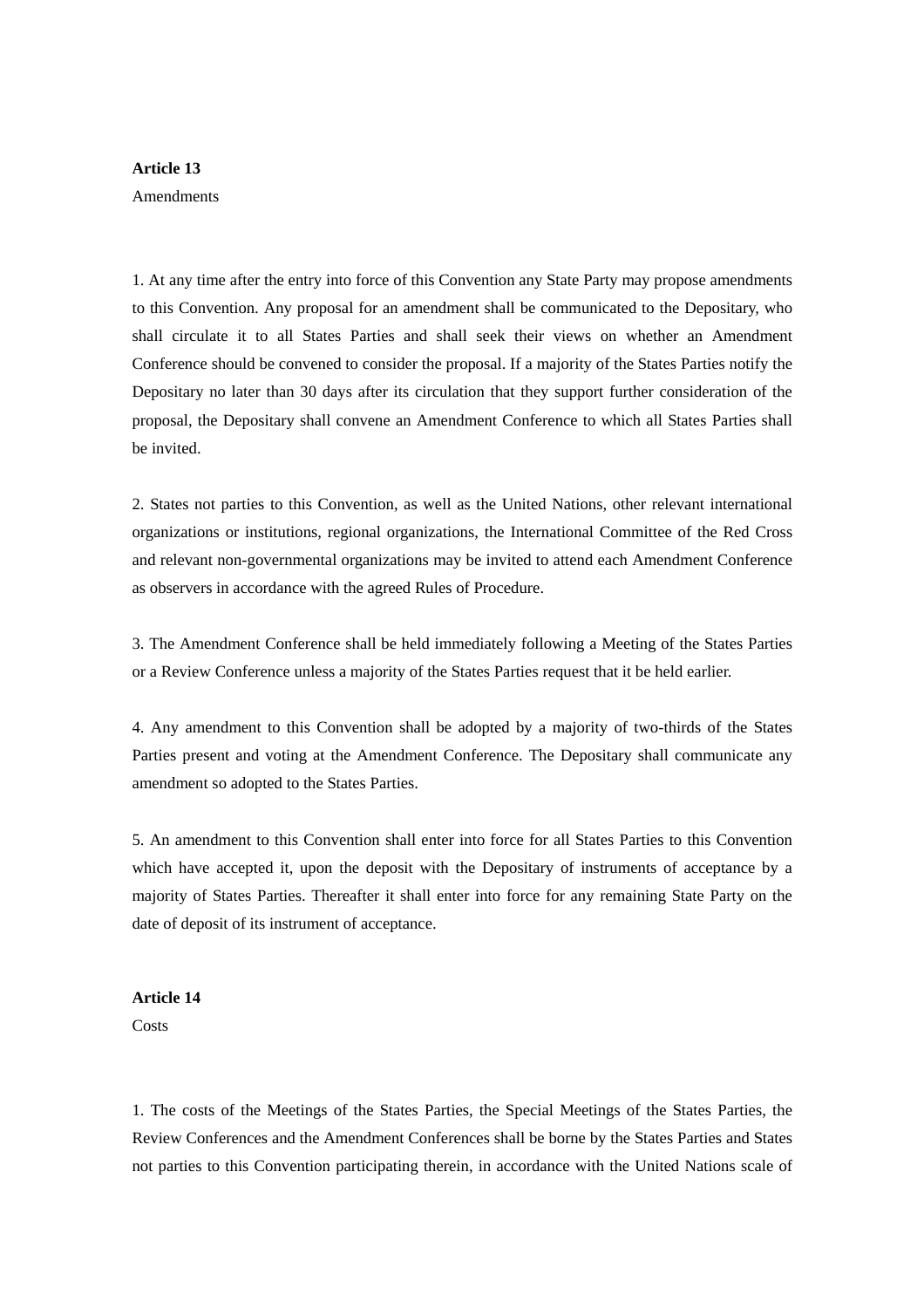assessment adjusted appropriately.

2. The costs incurred by the Secretary-General of the United Nations under Articles 7 and 8 and the costs of any fact-finding mission shall be borne by the States Parties in accordance with the United Nations scale of assessment adjusted appropriately.

# **Article 15**

Signature

This Convention, done at Oslo, Norway, on 18 September 1997, shall be open for signature at Ottawa, Canada, by all States from 3 December 1997 until 4 December 1997, and at the United Nations Headquarters in New York from 5 December 1997 until its entry into force.

## **Article 16**

Ratification, acceptance, approval or accession

1. This Convention is subject to ratification, acceptance or approval of the Signatories.

2. It shall be open for accession by any State which has not signed the Convention.

3. The instruments of ratification, acceptance, approval or accession shall be deposited with the Depositary.

# **Article 17**

Entry into force

1. This Convention shall enter into force on the first day of the sixth month after the month in which the 40th instrument of ratification, acceptance, approval or accession has been deposited.

2. For any State which deposits its instrument of ratification, acceptance, approval or accession after the date of the deposit of the 40th instrument of ratification, acceptance, approval or accession, this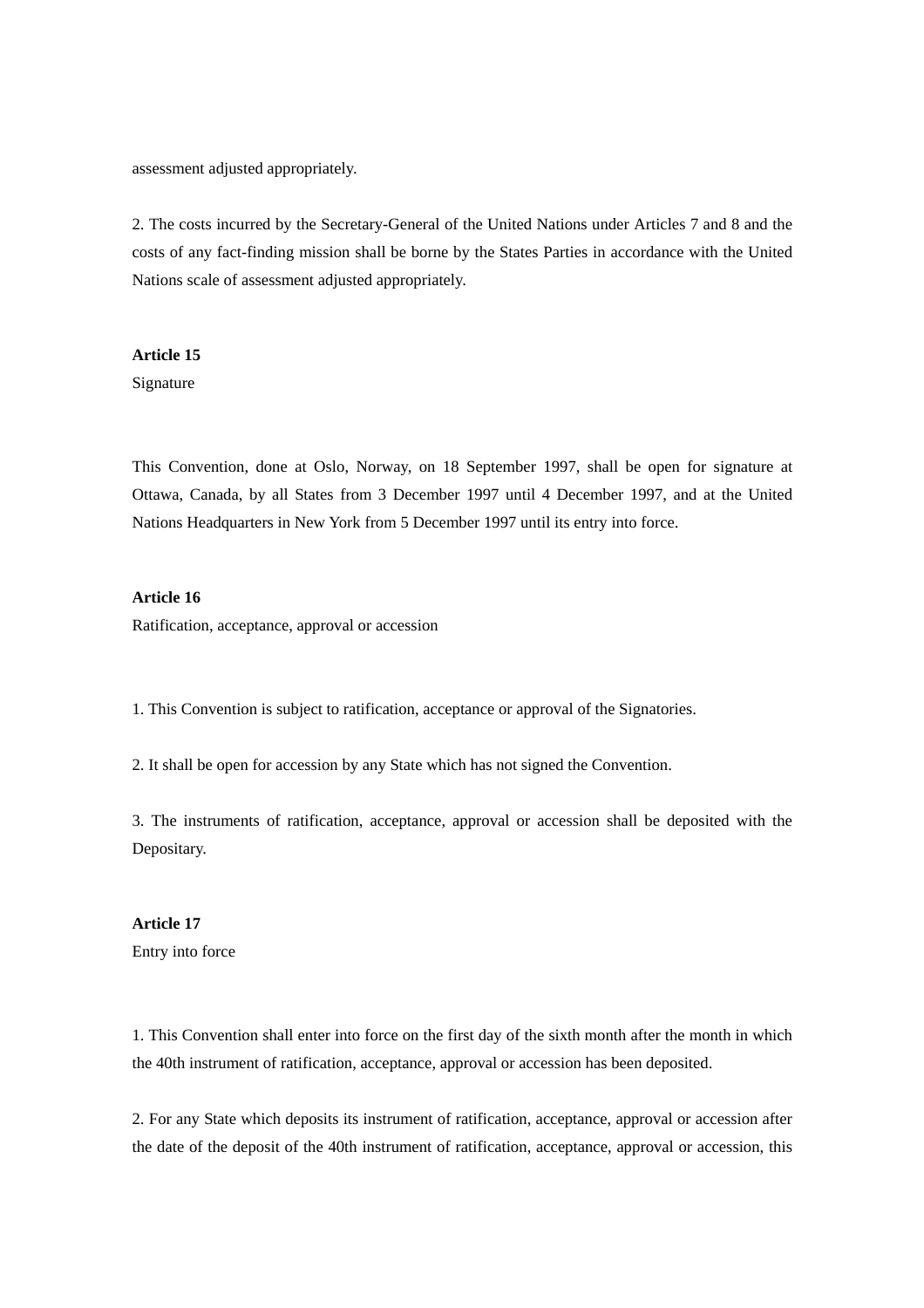Convention shall enter into force on the first day of the sixth month after the date on which that State has deposited its instrument of ratification, acceptance, approval or accession.

# **Article 18**

Provisional application

Any State may at the time of its ratification, acceptance, approval or accession, declare that it will apply provisionally paragraph 1 of Article 1 of this Convention pending its entry into force.

# **Article 19**

Reservations

The Articles of this Convention shall not be subject to reservations.

**Article 20** Duration and withdrawal

1. This Convention shall be of unlimited duration.

2. Each State Party shall, in exercising its national sovereignty, have the right to withdraw from this Convention. It shall give notice of such withdrawal to all other States Parties, to the Depositary and to the United Nations Security Council. Such instrument of withdrawal shall include a full explanation of the reasons motivating this withdrawal.

3. Such withdrawal shall only take effect six months after the receipt of the instrument of withdrawal by the Depositary. If, however, on the expiry of that six- month period, the withdrawing State Party is engaged in an armed conflict, the withdrawal shall not take effect before the end of the armed conflict.

4. The withdrawal of a State Party from this Convention shall not in any way affect the duty of States to continue fulfilling the obligations assumed under any relevant rules of international law.